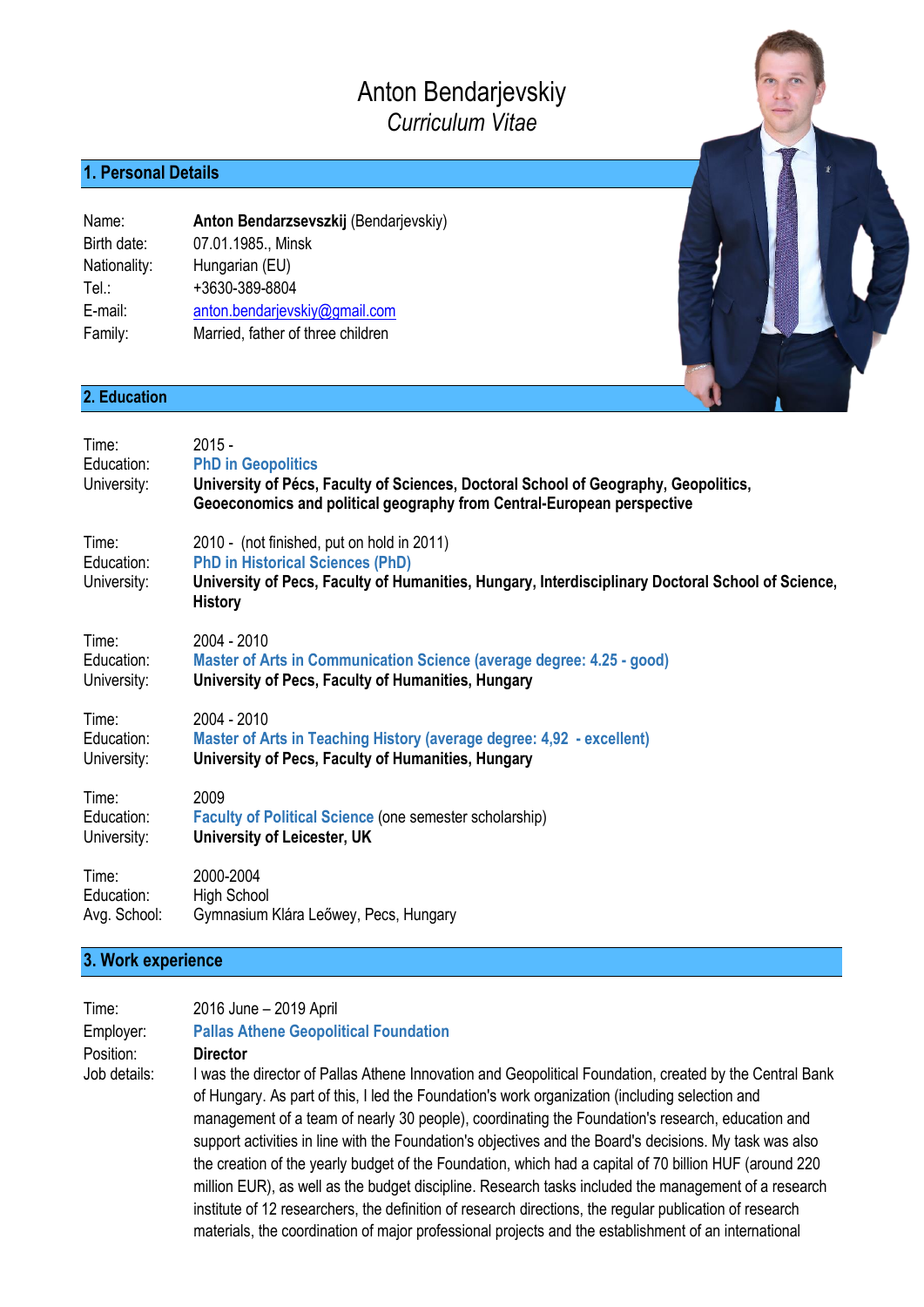research network. Educational tasks included the coordination of the Foundation's two doctoral schools (together with the University of Pécs and the University of Corvinus), where more than 180 students completed their doctoral studies. In addition to this, I supported the Foundation's fame and reputation with my foreign policy expertise as well as with international conference attendance and publications.

| Time:                     | 2015 March - 2016 June                                                                                                                                                                                                                                                                                                                                                                                                                                                                                                                                                                                                                                                                                                                                                                                                                                                                                                                                                                                                                           |
|---------------------------|--------------------------------------------------------------------------------------------------------------------------------------------------------------------------------------------------------------------------------------------------------------------------------------------------------------------------------------------------------------------------------------------------------------------------------------------------------------------------------------------------------------------------------------------------------------------------------------------------------------------------------------------------------------------------------------------------------------------------------------------------------------------------------------------------------------------------------------------------------------------------------------------------------------------------------------------------------------------------------------------------------------------------------------------------|
| Employer:                 | <b>Pallas Athene Geopolitical Foundation</b>                                                                                                                                                                                                                                                                                                                                                                                                                                                                                                                                                                                                                                                                                                                                                                                                                                                                                                                                                                                                     |
| Position:<br>Job details: | Head of Institute, Pallas Athene Geopolitical Institute<br>Pallas Athéné Geopolitical Foundation was created in 2014 by the Central Bank of Hungary, with a main<br>objective of encouraging the creation of geopolitical knowledge, which helped promoting the economic<br>development in Hungary and in the Central-Eastern European region. The main goal of the geopolitical<br>Research Institute was to become one of the most influential geopolitical think tanks in the region. The<br>Institute started with ten young researchers who were covering different regions. Researchers mainly<br>supported the work of the PAGEO Foundation and the Central Bank of Hungary, while also working on<br>their own geopolitical fields of research. I was leading and coordinating the work of the researchers and<br>the analitical direction of the Institute, while focusing on my own research mainly on Russia and the<br>post-soviet countries.                                                                                        |
| Time:                     | 2009 October - 2016 June                                                                                                                                                                                                                                                                                                                                                                                                                                                                                                                                                                                                                                                                                                                                                                                                                                                                                                                                                                                                                         |
| Employer:                 | <b>Kitekinto.hu</b>                                                                                                                                                                                                                                                                                                                                                                                                                                                                                                                                                                                                                                                                                                                                                                                                                                                                                                                                                                                                                              |
| Position:<br>Job details: | Columnist, journalist, editor<br>I was the editor-columnist of the Kitekinto.hu, Hungary's largest foreign policy online portal, author of<br>more than 500 articles - analytics and publications. I was the editor of the the post-Soviet countries<br>column at Kitekintő from the end of 2009, writing mainly about Russia, Belarus and Ukraine, and their<br>relations with EU, Hungary or NATO. Many of my publications of international relations, investigation<br>journalism and historical researches were also published in print. Starting from 2010 I became the<br>invited expert on foreign politics, appearing regularly at Hungarian television and radio.                                                                                                                                                                                                                                                                                                                                                                       |
| Time:                     | 2014 February - 2015 March                                                                                                                                                                                                                                                                                                                                                                                                                                                                                                                                                                                                                                                                                                                                                                                                                                                                                                                                                                                                                       |
| Employer:                 | <b>Agoda (Priceline Group)</b>                                                                                                                                                                                                                                                                                                                                                                                                                                                                                                                                                                                                                                                                                                                                                                                                                                                                                                                                                                                                                   |
| Position:<br>Job details: | Market Manager, Business Development team<br>Agoda is major hotel booking engine in Asia, which has a network of over 400.000 hotels worldwide,<br>belonging in the top 5 online travel agencies in the world. Agoda is the sister company of Booking.com,<br>and both of the companies are part of Priceline Group, which is the biggest travel company in the world.<br>At Agoda I was working as market manager for Russia, building and maintaining relationships with the<br>hotels in my area, analyzing traffic data and finding the best solutions to boost bookings and revenue.                                                                                                                                                                                                                                                                                                                                                                                                                                                        |
| Time:                     | 2011 September - 2014 January                                                                                                                                                                                                                                                                                                                                                                                                                                                                                                                                                                                                                                                                                                                                                                                                                                                                                                                                                                                                                    |
| Employer:                 | <b>IBM Hungary</b>                                                                                                                                                                                                                                                                                                                                                                                                                                                                                                                                                                                                                                                                                                                                                                                                                                                                                                                                                                                                                               |
| Position:<br>Job details: | Bid Manager / TSM Project Officer / Internal Communication Focal / Team Supervisor<br>Since my start at IBM in 2011 I was involved into several projects in the company including scope<br>extensions, dragon testing, SaaS related tasks, TSM project office, new system testing like PQO and<br>PGS, STG Labs and etc. All these besides my other tasks as Bid Manager for CEEMEA team. I was<br>also strongly involved in social life of the Budapest STS Center, making PR videos and photos for the<br>center on regular basis, organizing events and other programs. From May 2013 I have also became the<br>Communication Focal for the Center, responsible for the internal communication, writing articles, blog<br>posts and organizing the company's monthly newsletter. I have also prepared a company video for<br>IBM's new transformation project, the Blue Harmony. Since the end of 2012 I was also acting as team<br>supervisor for the team of 11 people, managing the administrational tasks together with TL and first line |

Time: 2011 February – 2012 January Employer: **Chernobyl's Heritage: the Zone DOCUMENTARY** Position: **Director / Script writer**

manager.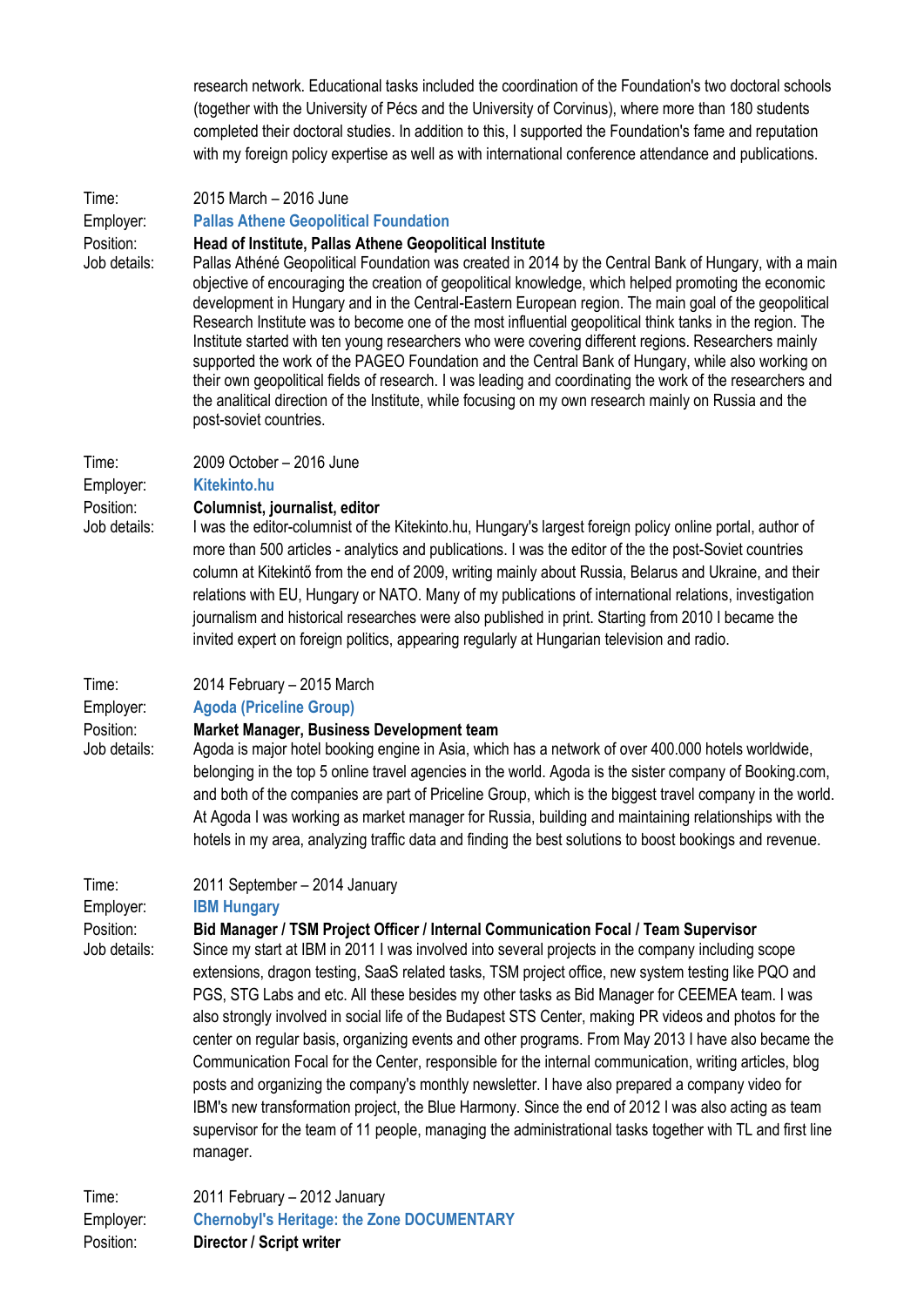| Job details: | With my colleague and friend Maczelka Márk we have created a documentary film about the Chernobyl's       |
|--------------|-----------------------------------------------------------------------------------------------------------|
|              | catastrophe and the life in the Chernobyl's Zone 25 years after the '86-s catastrophe. Starting from      |
|              | December 2011 our film was screened in 16 cities' cinemas around Hungary, and after the cinemas'          |
|              | screenings, it was introduced on all major Hungarian Televisions: M1, M2, DunaTv and HirTv, and           |
|              | reached over 2,5 million of people, both on television and online. The film can be viewed here in English |
|              | (https://www.youtube.com/watch?v=Qkzm Vf5AFs).                                                            |
|              |                                                                                                           |

| Time:        | 2010 July - August 2011                                                                                                                                                                                                                                                                                                                                                                                                                                                                                    |
|--------------|------------------------------------------------------------------------------------------------------------------------------------------------------------------------------------------------------------------------------------------------------------------------------------------------------------------------------------------------------------------------------------------------------------------------------------------------------------------------------------------------------------|
| Employer:    | <b>Airportways Worldwide Ltd.</b>                                                                                                                                                                                                                                                                                                                                                                                                                                                                          |
| Position:    | <b>Business Development Manager</b>                                                                                                                                                                                                                                                                                                                                                                                                                                                                        |
| Job details: | My task was to build the company's supplier network of airport shuttles, working out the main marketing<br>strategies and maintain a good relationship with Airportways' partners. We managed to build out an<br>airport shuttle network in more then 70 countries worldwide.                                                                                                                                                                                                                              |
| Time:        | 2009 April-August                                                                                                                                                                                                                                                                                                                                                                                                                                                                                          |
| Employer:    | <b>Selfridges London, Oxford street</b>                                                                                                                                                                                                                                                                                                                                                                                                                                                                    |
| Position:    | <b>Brand-expert, Sales Assistant</b>                                                                                                                                                                                                                                                                                                                                                                                                                                                                       |
| Job details: | I was a brand expert and a sales assistant of a luxury shopping centre in the heart of London – in<br>Selfridges. I had to deal with customers, communicate with them and sell sun glasses. It was a good<br>chance to improve my language skills and to get experience from the retail. We received comissions<br>from our sells, so I had to be really good. On my first commission month I became the top seller there,<br>and remained top seller until I quitted.                                     |
| Time:        | 2006-2008                                                                                                                                                                                                                                                                                                                                                                                                                                                                                                  |
| Employer:    | <b>Robinson Tours</b>                                                                                                                                                                                                                                                                                                                                                                                                                                                                                      |
| Position:    | Program and Accomodation Manager of Sarafovo Holiday Resort, Bulgaria                                                                                                                                                                                                                                                                                                                                                                                                                                      |
| Job details: | I was an appointed manager, leading a holiday resort in Bugaria. It was a joint venture of Hungarian and<br>Bulgarian companies, accommodating groups coming mainly from Russia, Bulgaria and Hungary. I was<br>organizing the everyday life in the resort dealing with all sort of problems 24h a day, organizing<br>transportations, excursions, accommodation, catering and many more. I have also also worked on<br>organisation conferences at Sunny Beach and in Budapest for big corporate clients. |
| Time:        | 2006-2007                                                                                                                                                                                                                                                                                                                                                                                                                                                                                                  |
| Employer:    | <b>MTV television regional studio, Hungary</b>                                                                                                                                                                                                                                                                                                                                                                                                                                                             |
| Position:    | Reporter                                                                                                                                                                                                                                                                                                                                                                                                                                                                                                   |
| Job details: | I made my internship at the regional studio of the Hungarian National Television, MTV, working as a TV<br>reporter. I made materials for TV news, scripted, handled the camera, and took part in film-editing.                                                                                                                                                                                                                                                                                             |

# **4. Personal Skills**

| Native language(s):                                    | Russian, Hungarian                                                                                                                                                                                                                                                                                                                                                                                                                                                                                                                                                                 |
|--------------------------------------------------------|------------------------------------------------------------------------------------------------------------------------------------------------------------------------------------------------------------------------------------------------------------------------------------------------------------------------------------------------------------------------------------------------------------------------------------------------------------------------------------------------------------------------------------------------------------------------------------|
| Other languages:                                       | English fluent, German basic, Latin basic, Belarussian basic                                                                                                                                                                                                                                                                                                                                                                                                                                                                                                                       |
| Driving license:                                       | EU licence ("B")                                                                                                                                                                                                                                                                                                                                                                                                                                                                                                                                                                   |
| Personal skills:<br>Social Skills:<br>Computer skills: | leadership skills, presentation skills, flexibility, motivation, complex, strategical thinking<br>communicational skills, multiculturality, reliability, straightness, good humour, intellectual skills<br>Microsoft Office instruments (Word, Excel)<br>۰<br>Presentation instruments, infographics (PREZI, PowerPoint, Keynote, Infogram, Pictochart)<br>$\overline{\phantom{a}}$<br>Picture- and photo editors (Adobe Photoshop, Adobe Lightroom)<br>$\blacksquare$<br>Video editing software (Adobe Premiere)<br>$\overline{\phantom{a}}$<br>Audio editing software (Audacity) |

- Web editing sotfware (Wordpress, Dreamweaver)